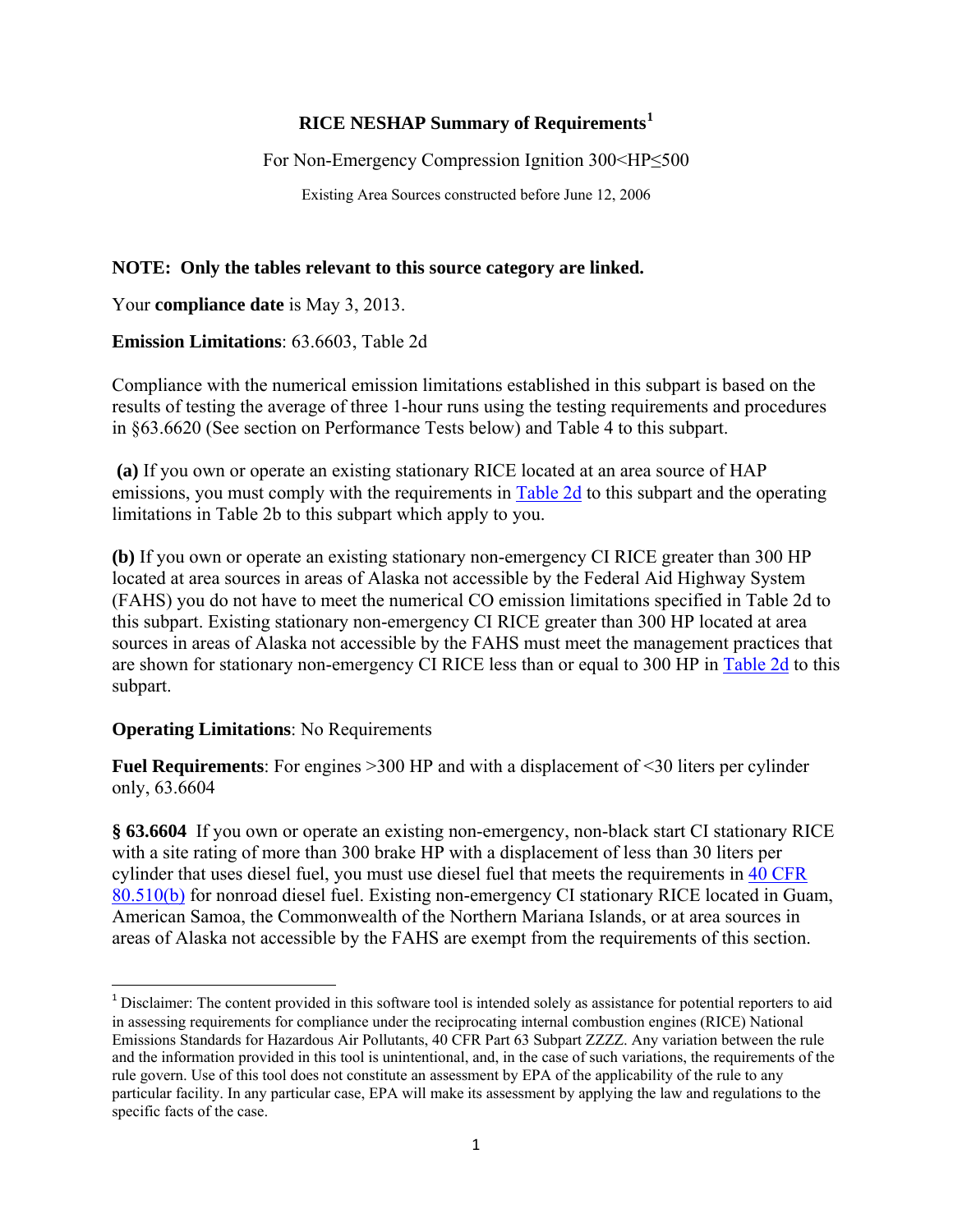## **Performance Tests**: 63.6612, 63.6620, Table 4 and Table 5

**§ 63.6612:** If you own or operate an existing stationary RICE with a site rating of less than or equal to 500 brake HP located at a major source of HAP emissions or an existing stationary RICE located at an area source of HAP emissions you are subject to the requirements of this section.

**(a)** You must conduct any initial performance test or other initial compliance demonstration according to [Tables 4](http://ecfr.gpoaccess.gov/cgi/t/text/text-idx?c=ecfr&sid=515d778a8a1bae4f834e821dd4d89f21&rgn=div9&view=text&node=40:13.0.1.1.1.1.116.27.8&idno=40) and [5](http://ecfr.gpoaccess.gov/cgi/t/text/text-idx?c=ecfr&sid=515d778a8a1bae4f834e821dd4d89f21&rgn=div9&view=text&node=40:13.0.1.1.1.1.116.27.9&idno=40) to this subpart that apply to you within 180 days after the compliance date that is specified for your stationary RICE in [§63.6595](http://ecfr.gpoaccess.gov/cgi/t/text/text-idx?c=ecfr&sid=dc878fa5cf8237b03b7b19281bd5a59d&rgn=div8&view=text&node=40:13.0.1.1.1.1.109.4&idno=40) and according to the provisions in  $§63.7(a)(2)$ .

**(b)** An owner or operator is not required to conduct an initial performance test on a unit for which a performance test has been previously conducted, but the test must meet all of the conditions described in paragraphs (b)(1) through (4) of this section.

(1) The test must have been conducted using the same methods specified in this subpart, and these methods must have been followed correctly.

(2) The test must not be older than 2 years.

(3) The test must be reviewed and accepted by the Administrator.

(4) Either no process or equipment changes must have been made since the test was performed, or the owner or operator must be able to demonstrate that the results of the performance test, with or without adjustments, reliably demonstrate compliance despite process or equipment changes.

§ 63.6620(a) You must conduct each performance test in **Tables 3** and [4](http://ecfr.gpoaccess.gov/cgi/t/text/text-idx?c=ecfr&sid=515d778a8a1bae4f834e821dd4d89f21&rgn=div9&view=text&node=40:13.0.1.1.1.1.116.27.8&idno=40) of this subpart that applies to you.

**(b)** Each performance test must be conducted according to the requirements that this subpart specifies in [Table 4](http://ecfr.gpoaccess.gov/cgi/t/text/text-idx?c=ecfr&sid=515d778a8a1bae4f834e821dd4d89f21&rgn=div9&view=text&node=40:13.0.1.1.1.1.116.27.8&idno=40) to this subpart. If you own or operate a non-operational stationary RICE that is subject to performance testing, you do not need to start up the engine solely to conduct the performance test. Owners and operators of a non-operational engine can conduct the performance test when the engine is started up again.

**(c)** [Reserved]

**(d)** You must conduct three separate test runs for each performance test required in this section, as specified in  $\S 63.7(e)(3)$ . Each test run must last at least 1 hour.

**(e)**(1) You must use Equation 1 of this section to determine compliance with the percent reduction requirement: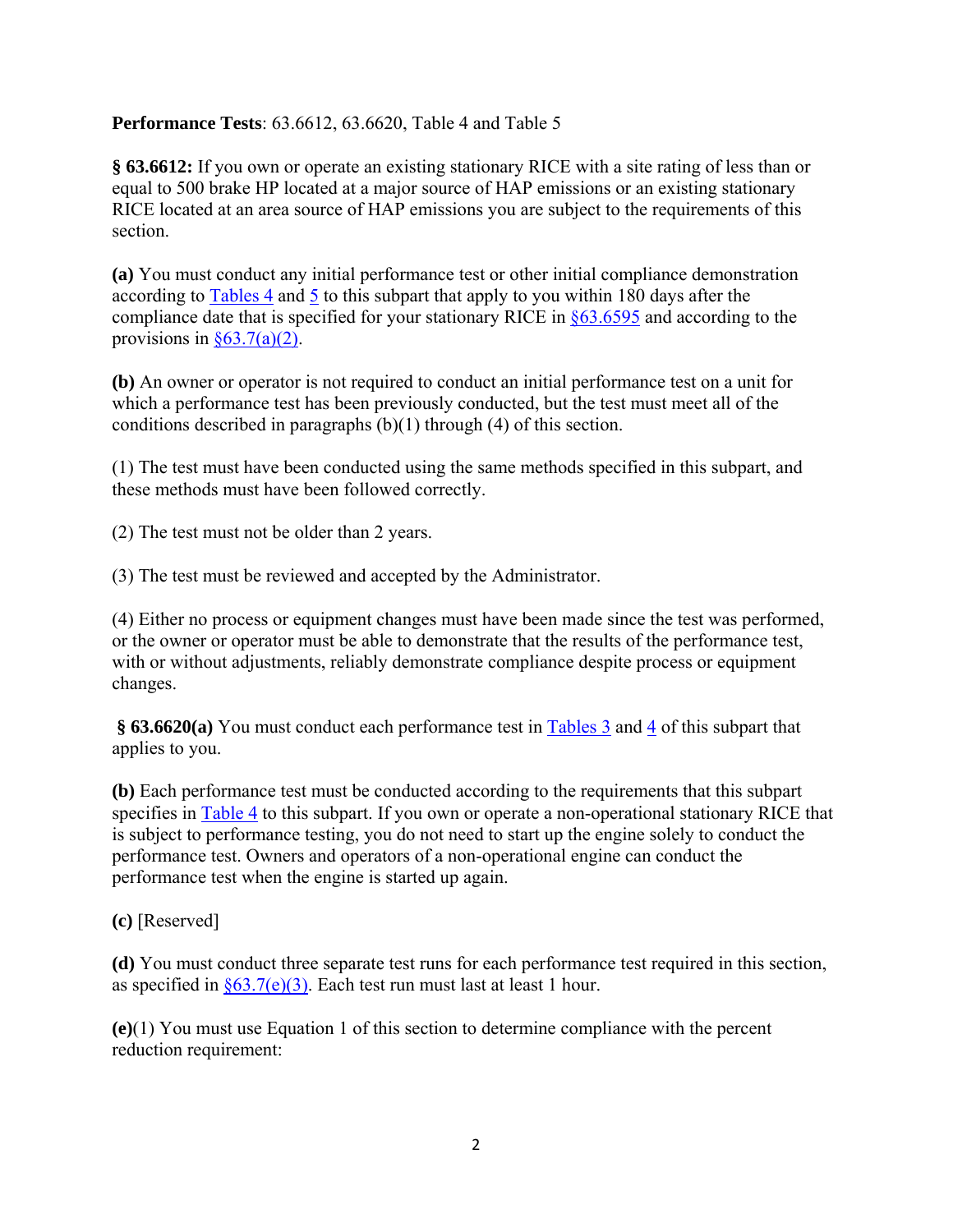$$
\frac{C_i - C_o}{C_i} \times 100 = R \qquad \text{(Eq. 1)}
$$

Where:

 $C_i$ = concentration of CO or formaldehyde at the control device inlet,

 $C_0$  = concentration of CO or formaldehyde at the control device outlet, and

 $R$  = percent reduction of CO or formaldehyde emissions.

(2) You must normalize the carbon monoxide (CO) or formaldehyde concentrations at the inlet and outlet of the control device to a dry basis and to 15 percent oxygen, or an equivalent percent carbon dioxide  $(CO_2)$ . If pollutant concentrations are to be corrected to 15 percent oxygen and  $CO<sub>2</sub> concentration$  is measured in lieu of oxygen concentration measurement, a  $CO<sub>2</sub> correction$ factor is needed. Calculate the CO<sub>2</sub>correction factor as described in paragraphs (e)(2)(i) through (iii) of this section.

(i) Calculate the fuel-specific  $F_0$  value for the fuel burned during the test using values obtained from Method 19, section 5.2, and the following equation:

$$
F_{\rho} = \frac{0.209 \, F_d}{F_c} \qquad \text{(Eq. 2)}
$$

Where:

 $F_0$ = Fuel factor based on the ratio of oxygen volume to the ultimate CO<sub>2</sub>volume produced by the fuel at zero percent excess air.

 $0.209$  = Fraction of air that is oxygen, percent/100.

 $F_d$ = Ratio of the volume of dry effluent gas to the gross calorific value of the fuel from Method 19, dsm<sup>3</sup> /J (dscf/10<sup>6</sup> Btu).

 $F_c$ = Ratio of the volume of CO<sub>2</sub>produced to the gross calorific value of the fuel from Method 19, dsm<sup>3</sup> /J (dscf/ $10^6$  Btu).

(ii) Calculate the  $CO_2$  correction factor for correcting measurement data to 15 percent oxygen, as follows:

$$
X_{\omega_2} = \frac{5.9}{F_o} \qquad \text{(Eq. 3)}
$$

Where: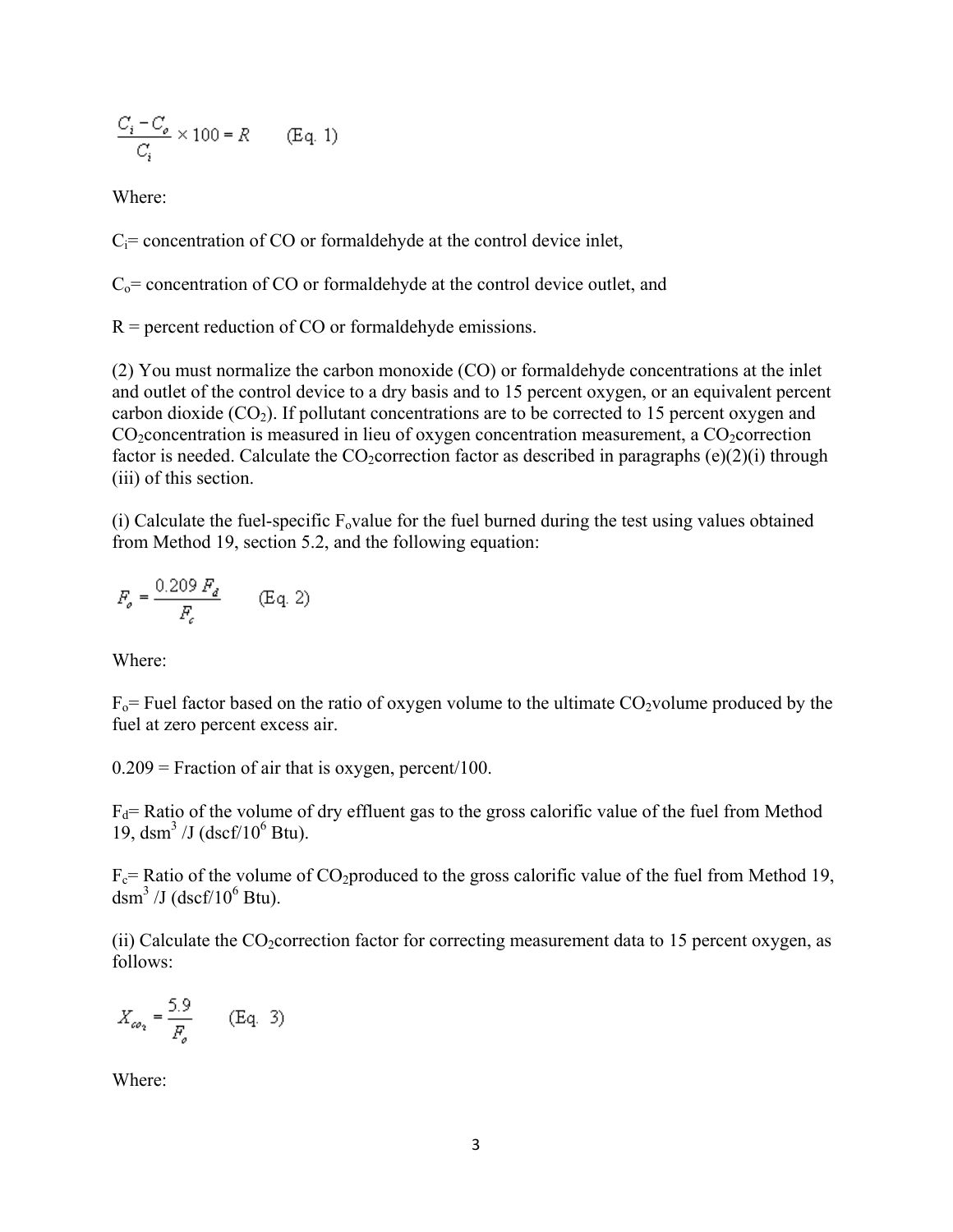$X_{eq} = CO_2$ correction factor, percent.

 $5.9 = 20.9$  percent O<sub>2</sub>−15 percent O<sub>2</sub>, the defined O<sub>2</sub>correction value, percent.

(iii) Calculate the NO<sub>x</sub>and SO<sub>2</sub>gas concentrations adjusted to 15 percent O<sub>2</sub>using CO<sub>2</sub>as follows:

$$
C_{\textit{adj}} = C_d \frac{X_{\omega_2}}{\sqrt{6C_2}} \qquad \text{(Eq. 4)}
$$

Where:

 $\%CO_2$ = Measured CO<sub>2</sub>concentration measured, dry basis, percent.

**(f)** If you comply with the emission limitation to reduce CO and you are not using an oxidation catalyst, if you comply with the emission limitation to reduce formaldehyde and you are not using NSCR, or if you comply with the emission limitation to limit the concentration of formaldehyde in the stationary RICE exhaust and you are not using an oxidation catalyst or NSCR, you must petition the Administrator for operating limitations to be established during the initial performance test and continuously monitored thereafter; or for approval of no operating limitations. You must not conduct the initial performance test until after the petition has been approved by the Administrator.

**(g)** If you petition the Administrator for approval of operating limitations, your petition must include the information described in paragraphs  $(g)(1)$  through (5) of this section.

(1) Identification of the specific parameters you propose to use as operating limitations;

(2) A discussion of the relationship between these parameters and HAP emissions, identifying how HAP emissions change with changes in these parameters, and how limitations on these parameters will serve to limit HAP emissions;

(3) A discussion of how you will establish the upper and/or lower values for these parameters which will establish the limits on these parameters in the operating limitations;

(4) A discussion identifying the methods you will use to measure and the instruments you will use to monitor these parameters, as well as the relative accuracy and precision of these methods and instruments; and

(5) A discussion identifying the frequency and methods for recalibrating the instruments you will use for monitoring these parameters.

**(h)** If you petition the Administrator for approval of no operating limitations, your petition must include the information described in paragraphs (h)(1) through (7) of this section.

(1) Identification of the parameters associated with operation of the stationary RICE and any emission control device which could change intentionally ( *e.g.,* operator adjustment, automatic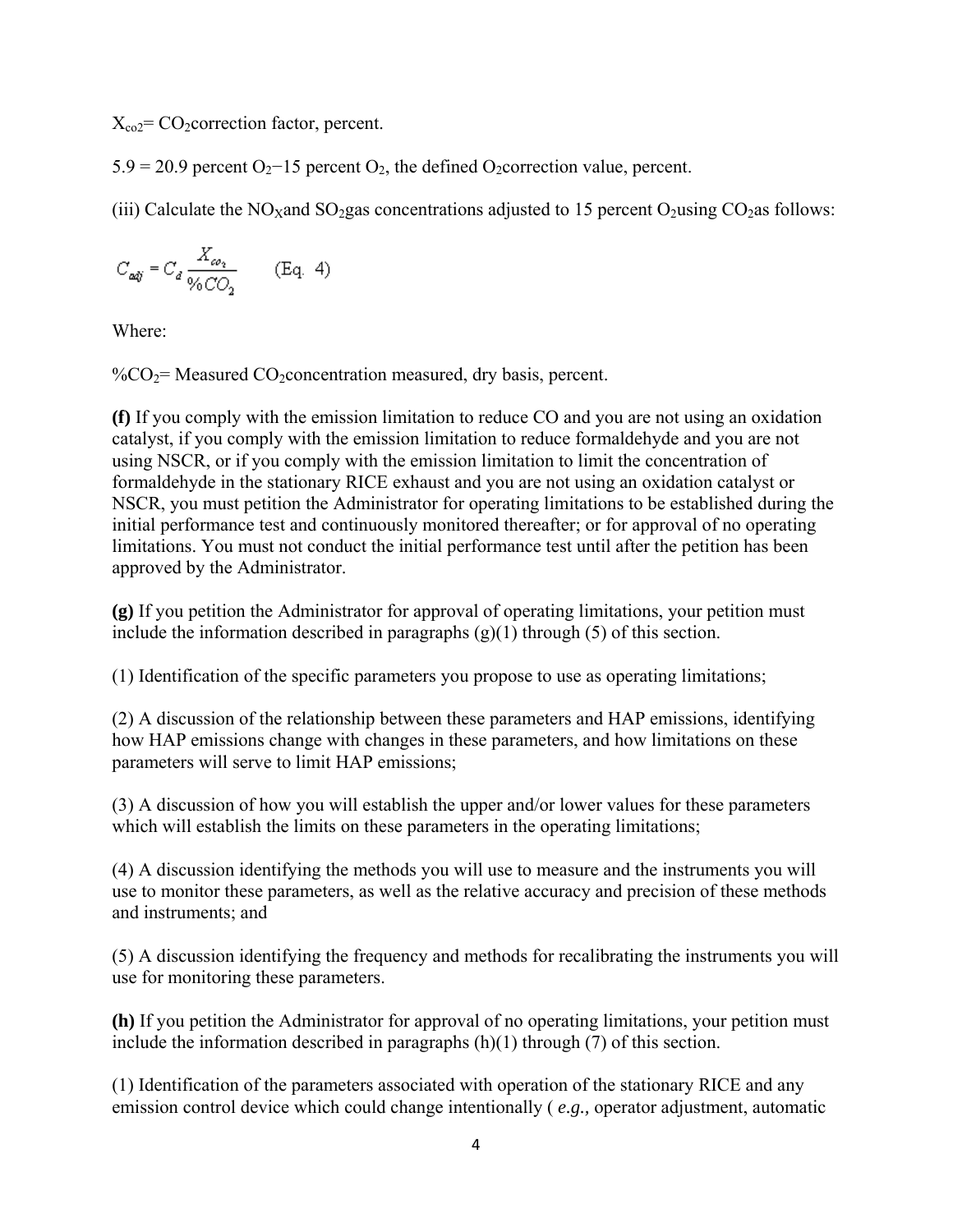controller adjustment, etc.) or unintentionally ( *e.g.,* wear and tear, error, etc.) on a routine basis or over time;

(2) A discussion of the relationship, if any, between changes in the parameters and changes in HAP emissions;

(3) For the parameters which could change in such a way as to increase HAP emissions, a discussion of whether establishing limitations on the parameters would serve to limit HAP emissions;

(4) For the parameters which could change in such a way as to increase HAP emissions, a discussion of how you could establish upper and/or lower values for the parameters which would establish limits on the parameters in operating limitations;

(5) For the parameters, a discussion identifying the methods you could use to measure them and the instruments you could use to monitor them, as well as the relative accuracy and precision of the methods and instruments;

(6) For the parameters, a discussion identifying the frequency and methods for recalibrating the instruments you could use to monitor them; and

(7) A discussion of why, from your point of view, it is infeasible or unreasonable to adopt the parameters as operating limitations.

**(i)** The engine percent load during a performance test must be determined by documenting the calculations, assumptions, and measurement devices used to measure or estimate the percent load in a specific application. A written report of the average percent load determination must be included in the notification of compliance status. The following information must be included in the written report: the engine model number, the engine manufacturer, the year of purchase, the manufacturer's site-rated brake horsepower, the ambient temperature, pressure, and humidity during the performance test, and all assumptions that were made to estimate or calculate percent load during the performance test must be clearly explained. If measurement devices such as flow meters, kilowatt meters, beta analyzers, stain gauges, etc. are used, the model number of the measurement device, and an estimate of its accurate in percentage of true value must be provided.

**Monitoring, Installation, Collection, Operation and Maintenance Requirements**: 63.6625(g) only for engines  $≥300$  HP; and  $63.6625$  (h) for all engines

**§ 63.6625 (g)** If you own or operate an existing non-emergency, non-black start CI engine greater than or equal to 300 HP that is not equipped with a closed crankcase ventilation system, you must comply with either paragraph  $(g)(1)$  or paragraph  $(g)(2)$  of this section. Owners and operators must follow the manufacturer's specified maintenance requirements for operating and maintaining the open or closed crankcase ventilation systems and replacing the crankcase filters, or can request the Administrator to approve different maintenance requirements that are as protective as manufacturer requirements. Existing CI engines located at area sources in areas of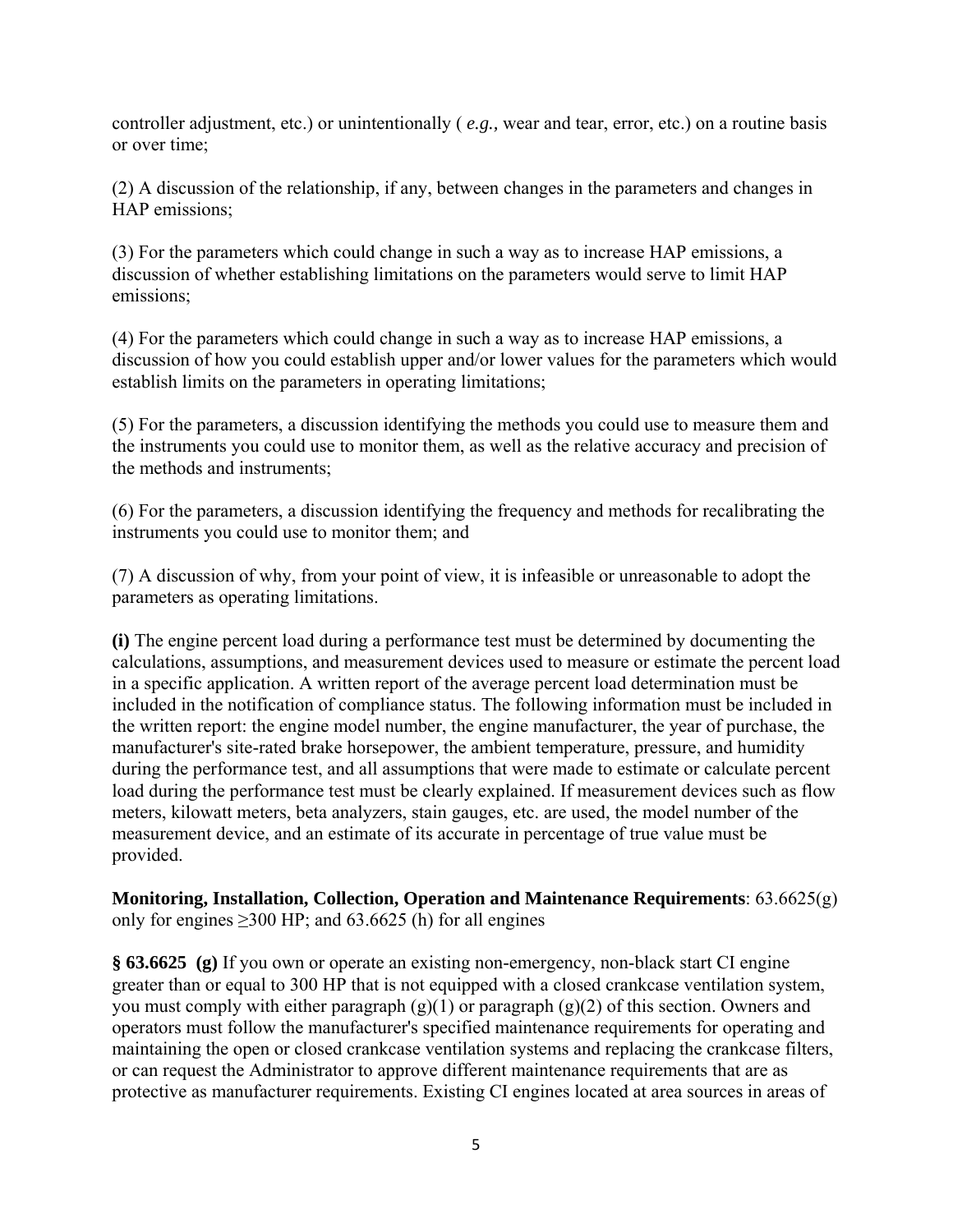Alaska not accessible by the FAHS do not have to meet the requirements of paragraph (g) of this section.

(1) Install a closed crankcase ventilation system that prevents crankcase emissions from being emitted to the atmosphere, or

(2) Install an open crankcase filtration emission control system that reduces emissions from the crankcase by filtering the exhaust stream to remove oil mist, particulates, and metals.

 **(h)** If you operate a new, reconstructed, or existing stationary engine, you must minimize the engine's time spent at idle during startup and minimize the engine's startup time to a period needed for appropriate and safe loading of the engine, not to exceed 30 minutes, after which time the emission standards applicable to all times other than startup in Tables 1a, 2a, 2c, and 2d to this subpart apply.

## **Initial Compliance**: 63.6630, Table 5

**§ 63.6630 (a)** You must demonstrate initial compliance with each emission and operating limitation that applies to you according to [Table 5](http://ecfr.gpoaccess.gov/cgi/t/text/text-idx?c=ecfr&sid=515d778a8a1bae4f834e821dd4d89f21&rgn=div9&view=text&node=40:13.0.1.1.1.1.116.27.9&idno=40) of this subpart.

**(b)** During the initial performance test, you must establish each operating limitation in Tables 1b and 2b of this subpart that applies to you.

**(c)** You must submit the Notification of Compliance Status containing the results of the initial compliance demonstration according to the requirements in §63.6645 (see section on Notification Requirements below).

#### **Continuous Compliance**: 63.6605, 63.6640

**§ 63.6605 (a)** You must be in compliance with the emission limitations and operating limitations in this subpart that apply to you at all times.

**(b)** At all times you must operate and maintain any affected source, including associated air pollution control equipment and monitoring equipment, in a manner consistent with safety and good air pollution control practices for minimizing emissions. The general duty to minimize emissions does not require you to make any further efforts to reduce emissions if levels required by this standard have been achieved. Determination of whether such operation and maintenance procedures are being used will be based on information available to the Administrator which may include, but is not limited to, monitoring results, review of operation and maintenance procedures, review of operation and maintenance records, and inspection of the source.

**§ 63.6640 (a)** You must demonstrate continuous compliance with each emission limitation and operating limitation in Tables 1a and 1b, Tables 2a and 2b, Table 2c, and [Table 2d](http://ecfr.gpoaccess.gov/cgi/t/text/text-idx?c=ecfr&sid=515d778a8a1bae4f834e821dd4d89f21&rgn=div9&view=text&node=40:13.0.1.1.1.1.116.27.6&idno=40) to this subpart that apply to you according to methods specified in [Table 6](http://ecfr.gpoaccess.gov/cgi/t/text/text-idx?c=ecfr&sid=515d778a8a1bae4f834e821dd4d89f21&rgn=div9&view=text&node=40:13.0.1.1.1.1.116.27.12&idno=40) to this subpart.

**(b)** You must report each instance in which you did not meet each emission limitation or operating limitation in Tables 1a and 1b, Tables 2a and 2b, Table 2c, and [Table 2d](http://ecfr.gpoaccess.gov/cgi/t/text/text-idx?c=ecfr&sid=515d778a8a1bae4f834e821dd4d89f21&rgn=div9&view=text&node=40:13.0.1.1.1.1.116.27.6&idno=40) to this subpart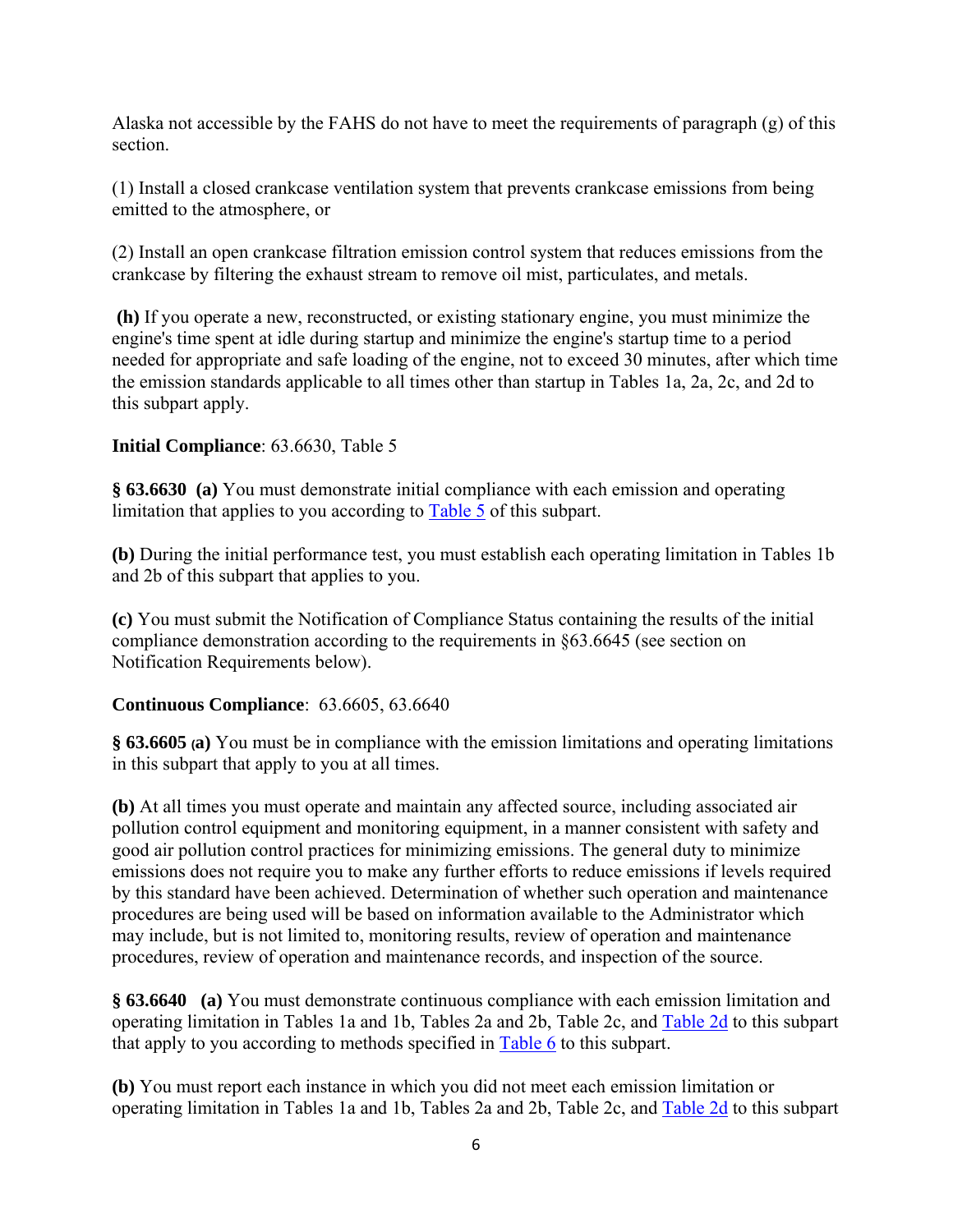that apply to you. These instances are deviations from the emission and operating limitations in this subpart. These deviations must be reported according to the requirements in §63.6650 (see section on Reporting Requirements). If you change your catalyst, you must reestablish the values of the operating parameters measured during the initial performance test. When you reestablish the values of your operating parameters, you must also conduct a performance test to demonstrate that you are meeting the required emission limitation applicable to your stationary RICE.

# **(c)** [Reserved]

**(d)** For new, reconstructed, and rebuilt stationary RICE, deviations from the emission or operating limitations that occur during the first 200 hours of operation from engine startup (engine burn-in period) are not violations. Rebuilt stationary RICE means a stationary RICE that has been rebuilt as that term is defined in [40 CFR 94.11\(a\)](http://ecfr.gpoaccess.gov/cgi/t/text/text-idx?c=ecfr&sid=a3ae0b7fe27c6c66ae4652acc0d5db56&rgn=div5&view=text&node=40:20.0.1.1.8&idno=40).

**(e)** You must also report each instance in which you did not meet the requirements in [Table 8](http://ecfr.gpoaccess.gov/cgi/t/text/text-idx?c=ecfr&sid=515d778a8a1bae4f834e821dd4d89f21&rgn=div9&view=text&node=40:13.0.1.1.1.1.116.27.12&idno=40) to this subpart that apply to you. If you own or operate a new or reconstructed stationary RICE with a site rating of less than or equal to 500 brake HP located at a major source of HAP emissions (except new or reconstructed 4SLB engines greater than or equal to 250 and less than or equal to 500 brake HP), a new or reconstructed stationary RICE located at an area source of HAP emissions, or any of the following RICE with a site rating of more than 500 brake HP located at a major source of HAP emissions, you do not need to comply with the requirements in Table 8 to this subpart: An existing 2SLB stationary RICE, an existing 4SLB stationary RICE, an existing emergency stationary RICE, an existing limited use stationary RICE, or an existing stationary RICE which fires landfill gas or digester gas equivalent to 10 percent or more of the gross heat input on an annual basis. If you own or operate any of the following RICE with a site rating of more than 500 brake HP located at a major source of HAP emissions, you do not need to comply with the requirements in Table 8 to this subpart, except for the initial notification requirements: a new or reconstructed stationary RICE that combusts landfill gas or digester gas equivalent to 10 percent or more of the gross heat input on an annual basis, a new or reconstructed emergency stationary RICE, or a new or reconstructed limited use stationary RICE.

## **Notification Requirements**: 63.6645

**§ 63.6645 (a)** You must submit all of the notifications in [§§63.7\(b\) and \(c\)](http://ecfr.gpoaccess.gov/cgi/t/text/text-idx?c=ecfr&sid=d779d21ea1eaedb94bede740638c875a&rgn=div8&view=text&node=40:9.0.1.1.1.1.5.7&idno=40), [63.8\(e\), \(f\)\(4\) and](http://ecfr.gpoaccess.gov/cgi/t/text/text-idx?c=ecfr&sid=dc878fa5cf8237b03b7b19281bd5a59d&rgn=div8&view=text&node=40:13.0.1.1.1.9.178.5&idno=40)   $(f)(6)$ , [63.9\(b\) through \(e\), and \(g\) and \(h\)](http://ecfr.gpoaccess.gov/cgi/t/text/text-idx?c=ecfr&sid=d779d21ea1eaedb94bede740638c875a&rgn=div8&view=text&node=40:9.0.1.1.1.1.5.9&idno=40) that apply to you by the dates specified if you own or operate any of the following;

(2) An existing stationary RICE located at an area source of HAP emissions.

**(g)** If you are required to conduct a performance test, you must submit a Notification of Intent to conduct a performance test at least 60 days before the performance test is scheduled to begin as required in  $§63.7(b)(1)$ .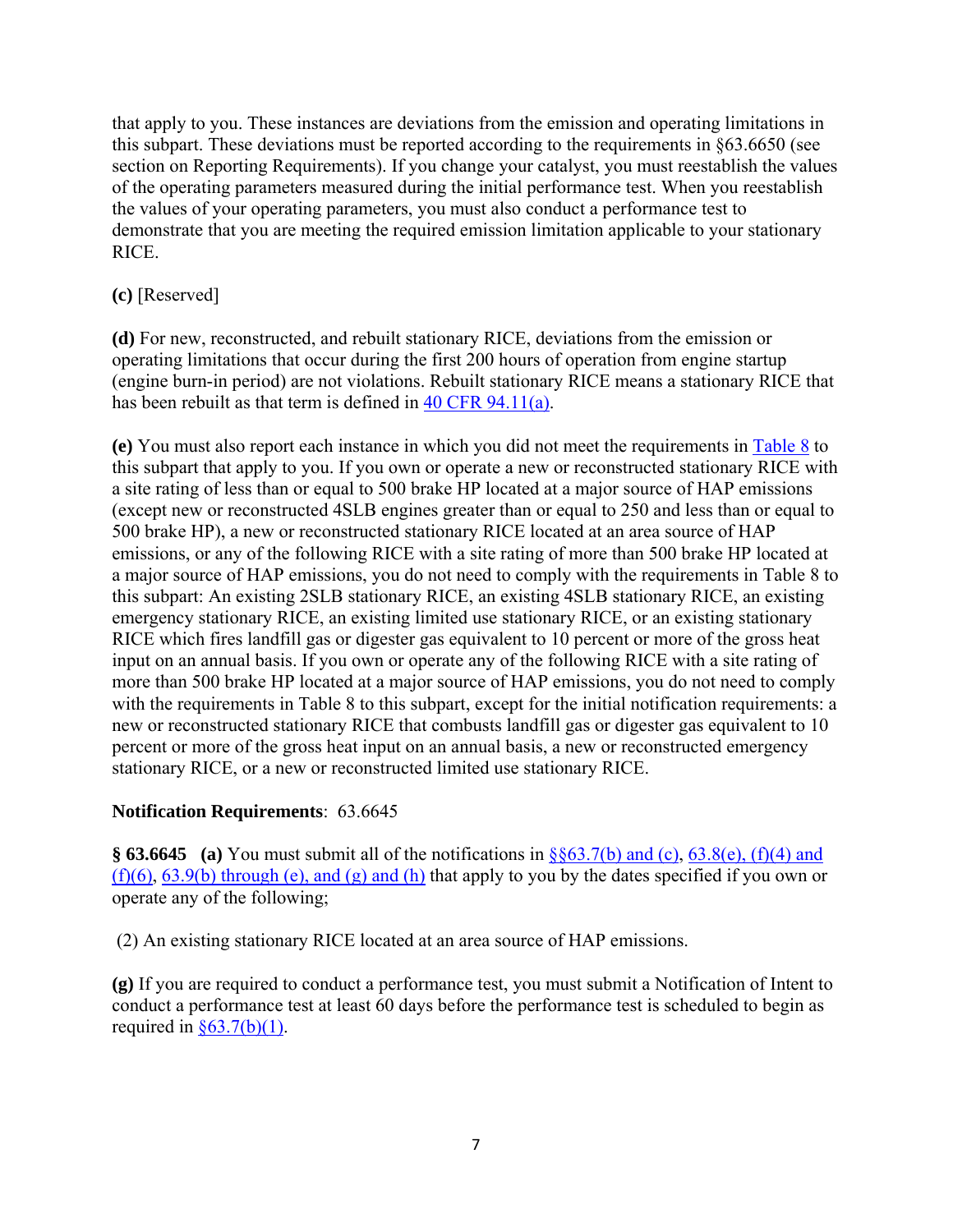**(h)** If you are required to conduct a performance test or other initial compliance demonstration as specified in [Tables 4](http://ecfr.gpoaccess.gov/cgi/t/text/text-idx?c=ecfr&sid=515d778a8a1bae4f834e821dd4d89f21&rgn=div9&view=text&node=40:13.0.1.1.1.1.116.27.8&idno=40) and [5](http://ecfr.gpoaccess.gov/cgi/t/text/text-idx?c=ecfr&sid=515d778a8a1bae4f834e821dd4d89f21&rgn=div9&view=text&node=40:13.0.1.1.1.1.116.27.9&idno=40) to this subpart, you must submit a Notification of Compliance Status according to  $\S 63.9(h)(2)(ii)$ .

(1) For each initial compliance demonstration required in  $Table 5$  to this subpart that does not include a performance test, you must submit the Notification of Compliance Status before the close of business on the 30th day following the completion of the initial compliance demonstration.

(2) For each initial compliance demonstration required in [Table 5](http://ecfr.gpoaccess.gov/cgi/t/text/text-idx?c=ecfr&sid=515d778a8a1bae4f834e821dd4d89f21&rgn=div9&view=text&node=40:13.0.1.1.1.1.116.27.9&idno=40) to this subpart that includes a performance test conducted according to the requirements in [Table 3](http://ecfr.gpoaccess.gov/cgi/t/text/text-idx?c=ecfr&sid=515d778a8a1bae4f834e821dd4d89f21&rgn=div9&view=text&node=40:13.0.1.1.1.1.116.27.7&idno=40) to this subpart, you must submit the Notification of Compliance Status, including the performance test results, before the close of business on the 60th day following the completion of the performance test according to  $§63.10(d)(2)$ .

# **Recordkeeping Requirements**: 63.6655, except 63.6655(c) and (f)

**§ 63.6655 (a)** If you must comply with the emission and operating limitations, you must keep the records described in paragraphs (a)(1) through (a)(5), (b)(1) through (b)(3) and (c) of this section.

(1) A copy of each notification and report that you submitted to comply with this subpart, including all documentation supporting any Initial Notification or Notification of Compliance Status that you submitted, according to the requirement in  $\frac{63.10(b)(2)(xiv)}{2}$ .

(2) Records of the occurrence and duration of each malfunction of operation ( *i.e.,* process equipment) or the air pollution control and monitoring equipment.

(3) Records of performance tests and performance evaluations as required in  $\frac{\$63.10(b)(2)(viii)}{2}$ .

(4) Records of all required maintenance performed on the air pollution control and monitoring equipment.

(5) Records of actions taken during periods of malfunction to minimize emissions in accordance with §63.6605(b) (see section on Continuous Compliance), including corrective actions to restore malfunctioning process and air pollution control and monitoring equipment to its normal or usual manner of operation.

**(b)** For each CEMS or CPMS, you must keep the records listed in paragraphs (b)(1) through (3) of this section.

(1) Records described in  $\frac{\S_3.10(b)(2)}{v}$  through (xi).

(2) Previous ( *i.e.,* superseded) versions of the performance evaluation plan as required in  $§63.8(d)(3).$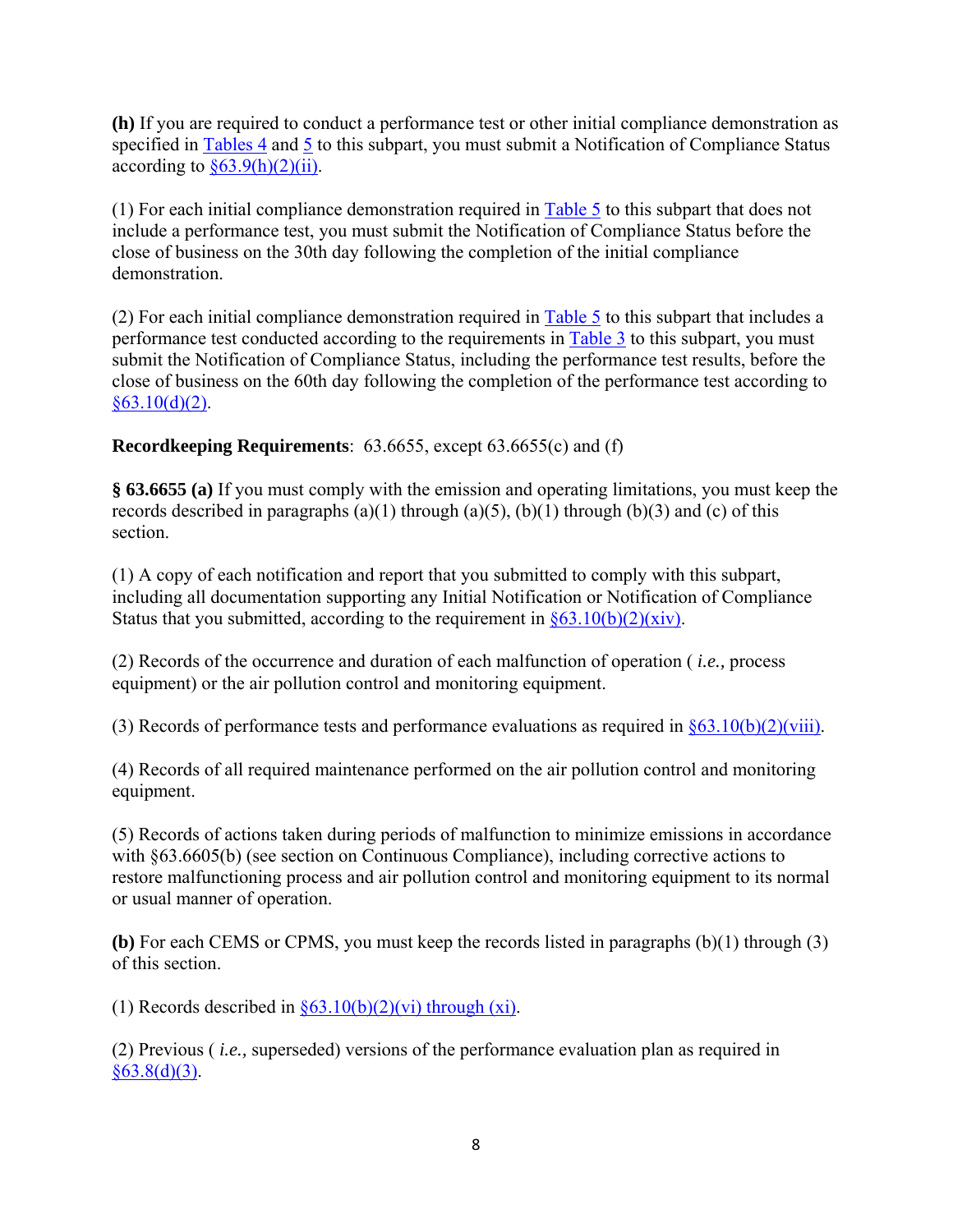(3) Requests for alternatives to the relative accuracy test for CEMS or CPMS as required in  $§63.8(f)(6)(i)$ , if applicable.

 **(d)** You must keep the records required in [Table 6](http://ecfr.gpoaccess.gov/cgi/t/text/text-idx?c=ecfr&sid=515d778a8a1bae4f834e821dd4d89f21&rgn=div9&view=text&node=40:13.0.1.1.1.1.116.27.12&idno=40) of this subpart to show continuous compliance with each emission or operating limitation that applies to you.

**(e)** You must keep records of the maintenance conducted on the stationary RICE in order to demonstrate that you operated and maintained the stationary RICE and after-treatment control device (if any) according to your own maintenance plan if you own or operate any of the following stationary RICE;

 (3) An existing stationary RICE located at an area source of HAP emissions subject to management practices as shown in [Table 2d](http://ecfr.gpoaccess.gov/cgi/t/text/text-idx?c=ecfr&sid=515d778a8a1bae4f834e821dd4d89f21&rgn=div9&view=text&node=40:13.0.1.1.1.1.116.27.6&idno=40) to this subpart.

**Reporting Requirements**: 63.6650, except 63.6650(g)

**§ 63.6650 (a)** You must submit each report in [Table 7](http://ecfr.gpoaccess.gov/cgi/t/text/text-idx?c=ecfr&sid=515d778a8a1bae4f834e821dd4d89f21&rgn=div9&view=text&node=40:13.0.1.1.1.1.116.27.11&idno=40) of this subpart that applies to you.

**(b)** Unless the Administrator has approved a different schedule for submission of reports under [§](http://ecfr.gpoaccess.gov/cgi/t/text/text-idx?c=ecfr&sid=d779d21ea1eaedb94bede740638c875a&rgn=div8&view=text&node=40:9.0.1.1.1.1.5.1&idno=40)   $63.10(a)$ , you must submit each report by the date in Table 7 of this subpart and according to the requirements in paragraphs (b)(1) through (5) of this section.

(1) The first Compliance report must cover the period beginning on the compliance date that is specified for your affected source in  $\S 63.6595$  and ending on June 30 or December 31, whichever date is the first date following the end of the first calendar half after the compliance date that is specified for your source in §63.6595.

(2) The first Compliance report must be postmarked or delivered no later than July 31 or January 31, whichever date follows the end of the first calendar half after the compliance date that is specified for your affected source in §63.6595.

(3) Each subsequent Compliance report must cover the semiannual reporting period from January 1 through June 30 or the semiannual reporting period from July 1 through December 31. (4) Each subsequent Compliance report must be postmarked or delivered no later than July 31 or January 31, whichever date is the first date following the end of the semiannual reporting period. (5) For each stationary RICE that is subject to permitting regulations pursuant to 40 CFR part 70 or 71, and if the permitting authority has established dates for submitting semiannual reports pursuant to 40 CFR 70.6 (a)(3)(iii)(A) or 40 CFR 71.6 (a)(3)(iii)(A), you may submit the first and subsequent Compliance reports according to the dates the permitting authority has established instead of according to the dates in paragraphs (b)(1) through (4) of this section.

**(c)** The Compliance report must contain the information in paragraphs (c)(1) through (6) of this section.

(1) Company name and address.

(2) Statement by a responsible official, with that official's name, title, and signature, certifying the accuracy of the content of the report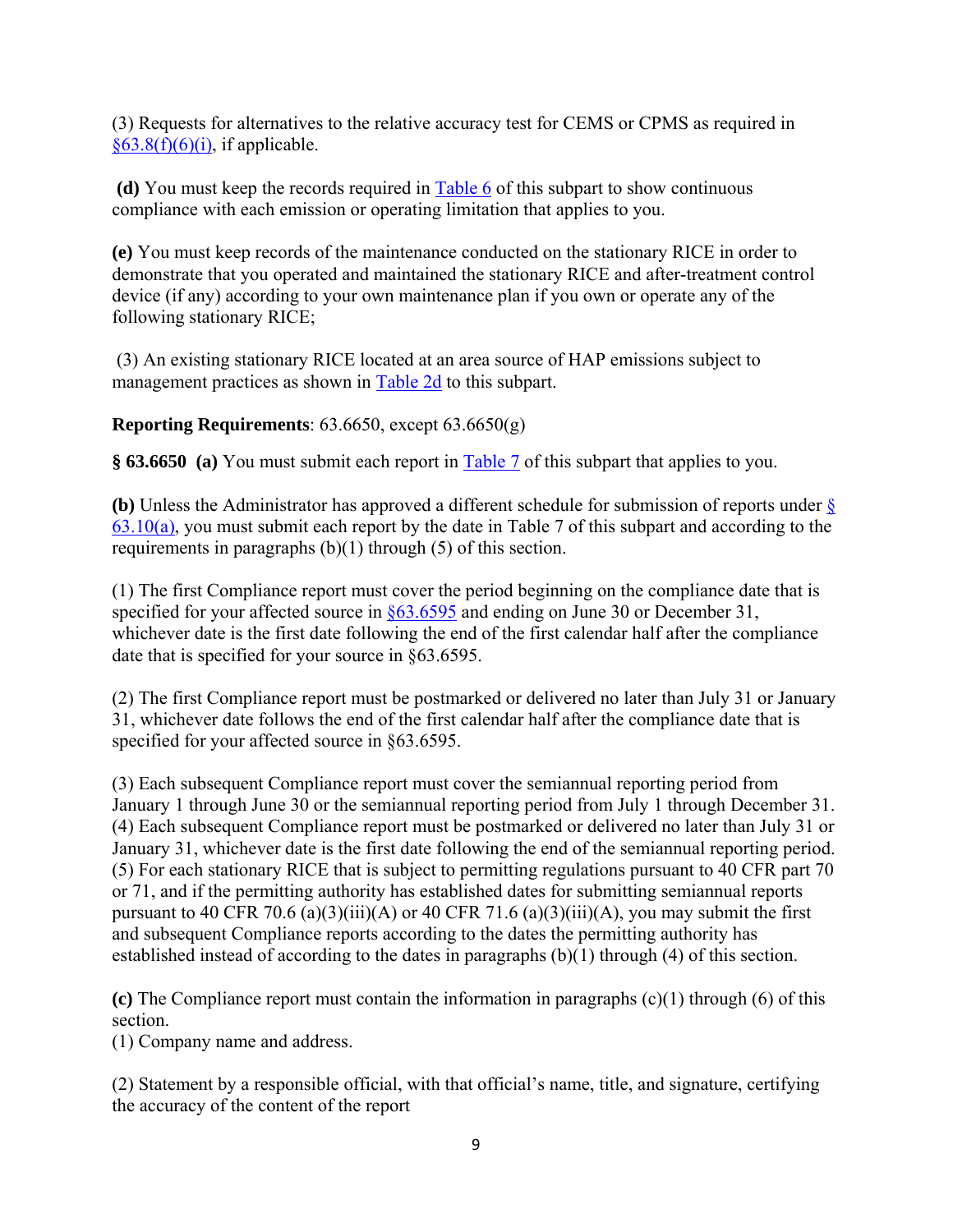(3) Date of report and beginning and ending dates of the reporting period.

(4) If you had a startup, shutdown, or malfunction during the reporting period, the compliance report must include the information in  $\S 63.10(d)(5)(i)$ .

(5) If there are no deviations from any emission or operating limitations that apply to you, a statement that there were no deviations from the emission or operating limitations during the reporting period.

(6) If there were no periods during which the continuous monitoring system (CMS), including CEMS and CPMS, was out-of-control, as specified in  $\S 63.8(c)(7)$ , a statement that there were no periods during which the CMS was out-of-control during the reporting period.

**(d)** For each deviation from an emission or operating limitation that occurs for a stationary RICE where you are not using a CMS to comply with the emission or operating limitations in this subpart, the Compliance report must contain the information in paragraphs  $(c)(1)$  through (4) of this section and the information in paragraphs  $(d)(1)$  and  $(2)$  of this section.

(1) The total operating time of the stationary RICE at which the deviation occurred during the reporting period.

(2) Information on the number, duration, and cause of deviations (including unknown cause, if applicable), as applicable, and the corrective action taken.

**(e)** For each deviation from an emission or operating limitation occurring for a stationary RICE where you are using a CMS to comply with the emission and operating limitations in this subpart, you must include information in paragraphs  $(c)(1)$  through  $(4)$  and  $(e)(1)$  through  $(12)$  of this section.

(1) The date and time that each malfunction started and stopped.

(2) The date, time, and duration that each CMS was inoperative, except for zero (low-level) and high-level checks.

(3) The date, time, and duration that each CMS was out-of-control, including the information in  $§ 63.8(c)(8).$ 

(4) The date and time that each deviation started and stopped, and whether each deviation occurred during a period of malfunction or during another period.

(5) A summary of the total duration of the deviation during the reporting period, and the total duration as a percent of the total source operating time during that reporting period.